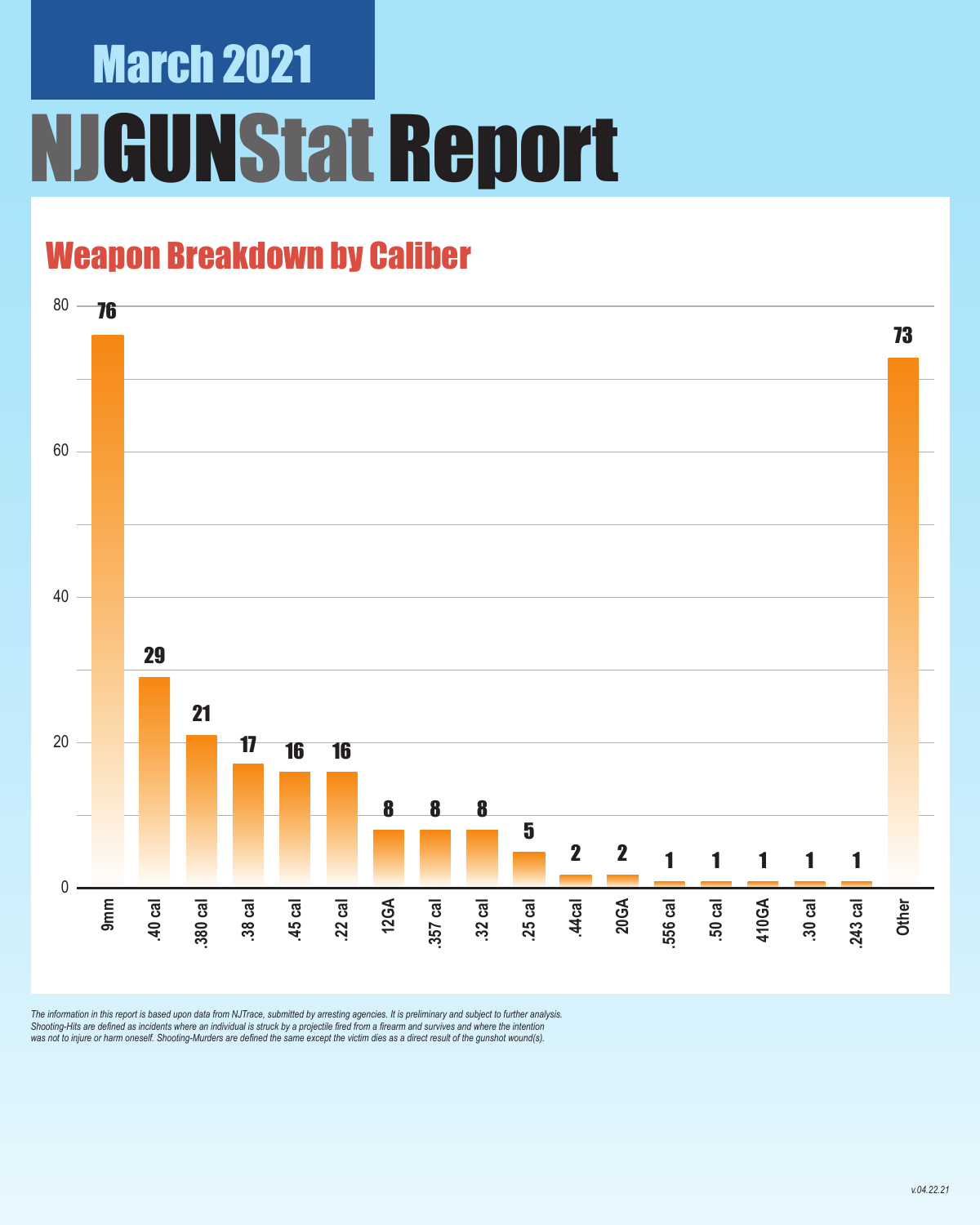#### Gun Recovery Numbers Statewide

| <b>Total Crime Guns Recovered</b>                    | 286 |
|------------------------------------------------------|-----|
| Found Property/Turned in                             | 112 |
| <b>Guns with Possessors</b>                          | 174 |
| Individuals Arrested with<br>more than One Crime Gun | 18  |

#### New Jersey Counties



#### New Jersey Cities

![](_page_1_Figure_6.jpeg)

*The information in this report is based upon data from NJTrace, submitted by arresting agencies. It is preliminary and subject to further analysis. Shooting-Hits are defined as incidents where an individual is struck by a projectile fired from a firearm and survives and where the intention*  was not to injure or harm oneself. Shooting-Murders are defined the same except the victim dies as a direct result of the gunshot wound(s).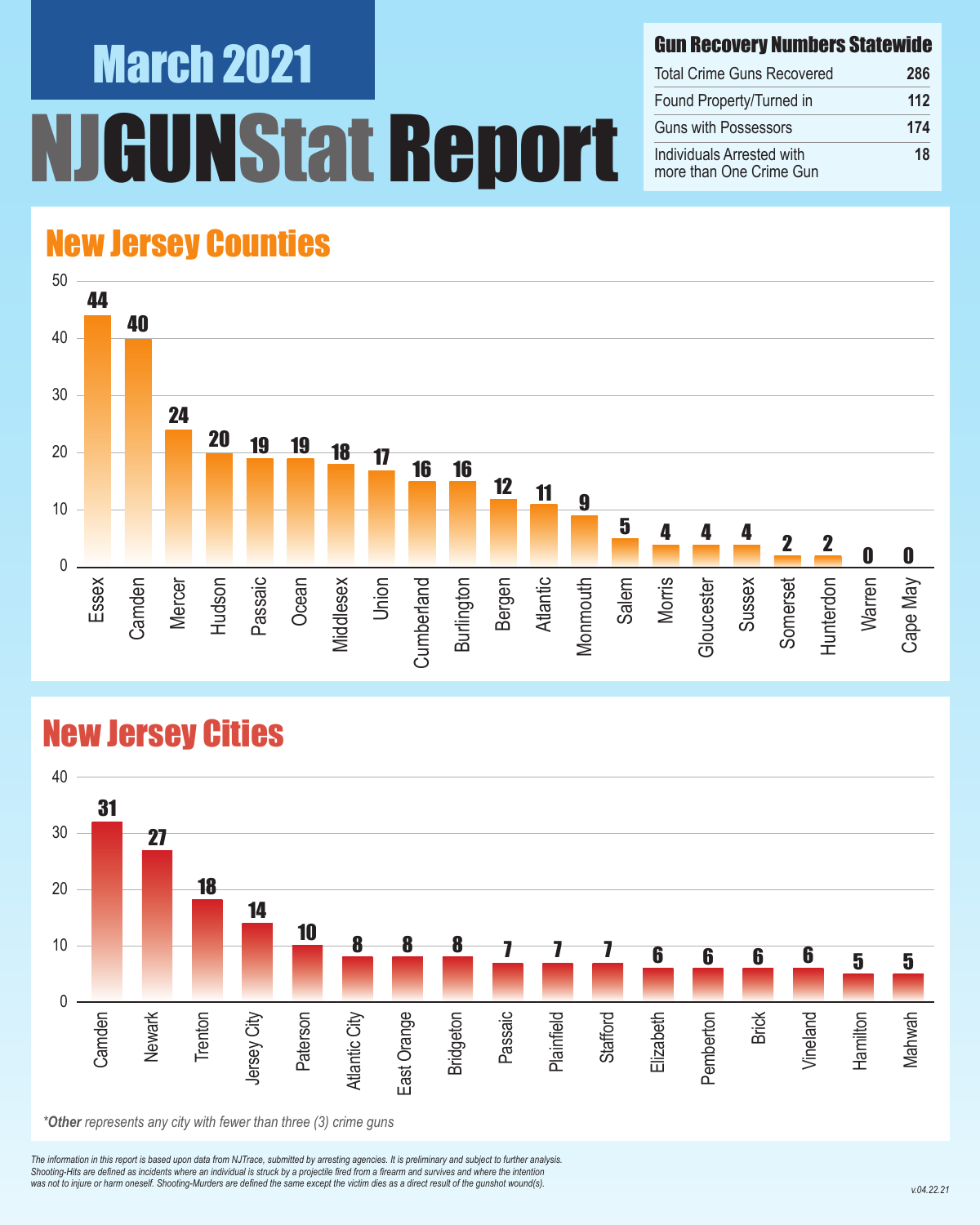### Weapon Breakdown by Manufacturer

![](_page_2_Figure_2.jpeg)

*This chart reflects the information provided to the New Jersey State Police through NJTrace, a statewide program that relies on local police departments to input data on guns used in the commission of a crime. This chart does not rely on any reports from the federal Bureau of Alcohol, Tobacco, Firearms and Explosives (ATF). The information is preliminary and subject to further analysis.*